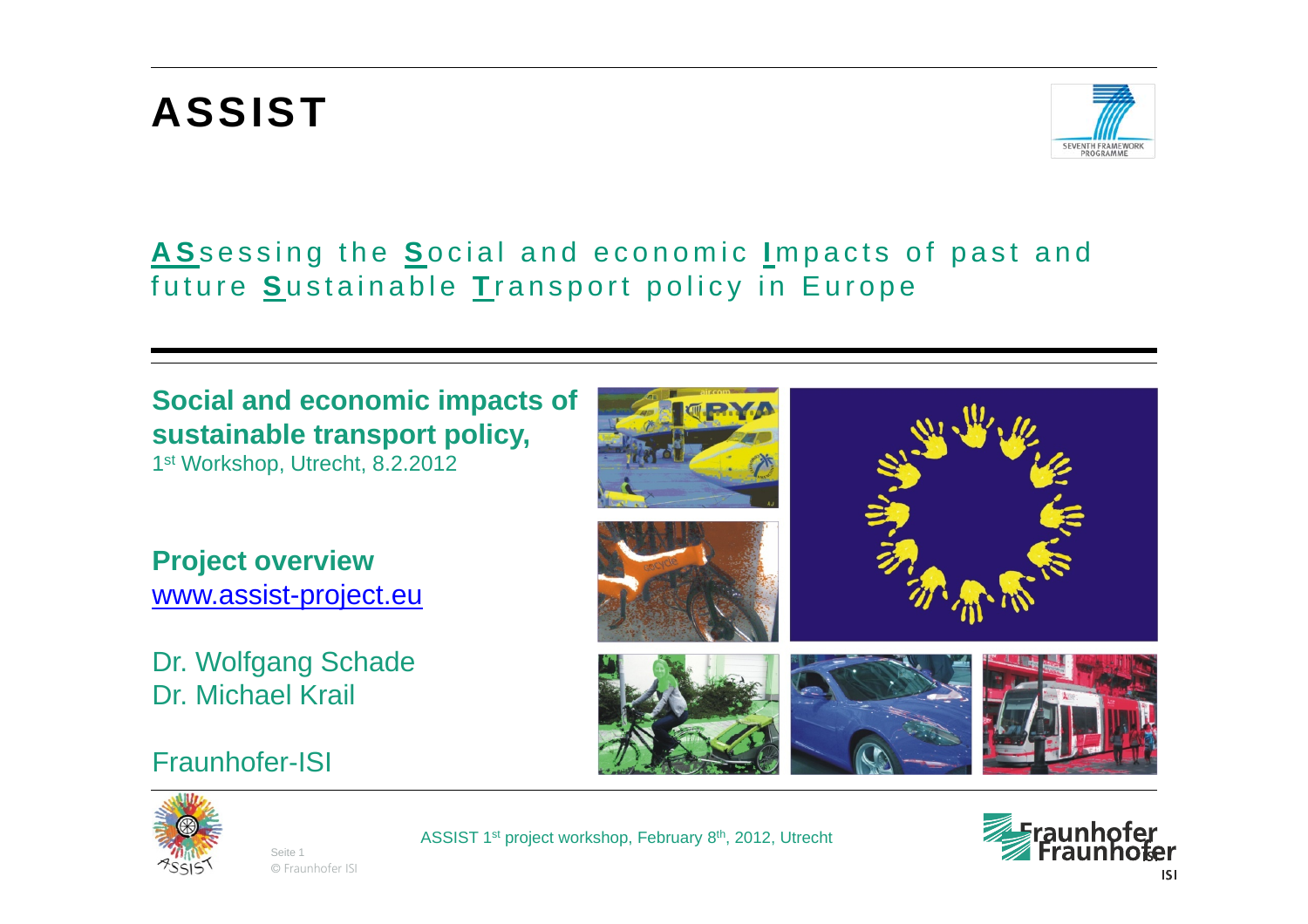#### Agenda

- l. **Objectives**
- $\mathcal{C}_{\mathcal{A}}$ **Nain activities**
- $\mathcal{C}^{\mathcal{A}}$ **Framework**
- $\mathcal{C}^{\mathcal{A}}$ Project administrative
- $\mathcal{C}_{\mathcal{A}}$ Stakeholder involvement



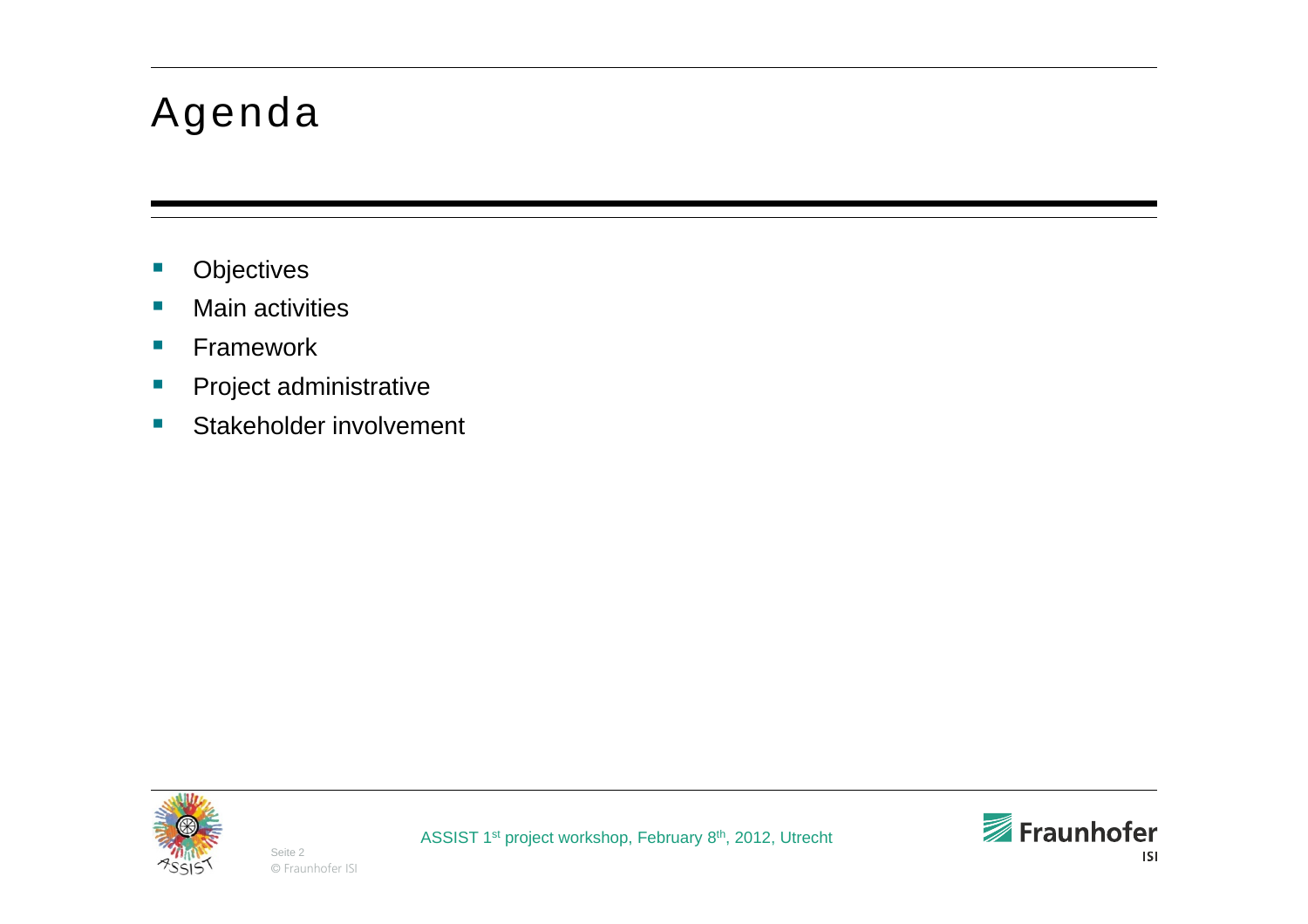# ASSIST objectives

- p. Providing advice to policy-makers on potential social and economic impacts of sustainable transport policy.
- Need to fit into the strategic policy framework established by the EU.
- p. Two means to deliver policy advice:
	- **Handbook** of social and economic impacts of sustainable transport policy (fact sheets on transport policy measures).
	- ASTRA-EC integrated assessment **model** (Vensim System Dynamics software).



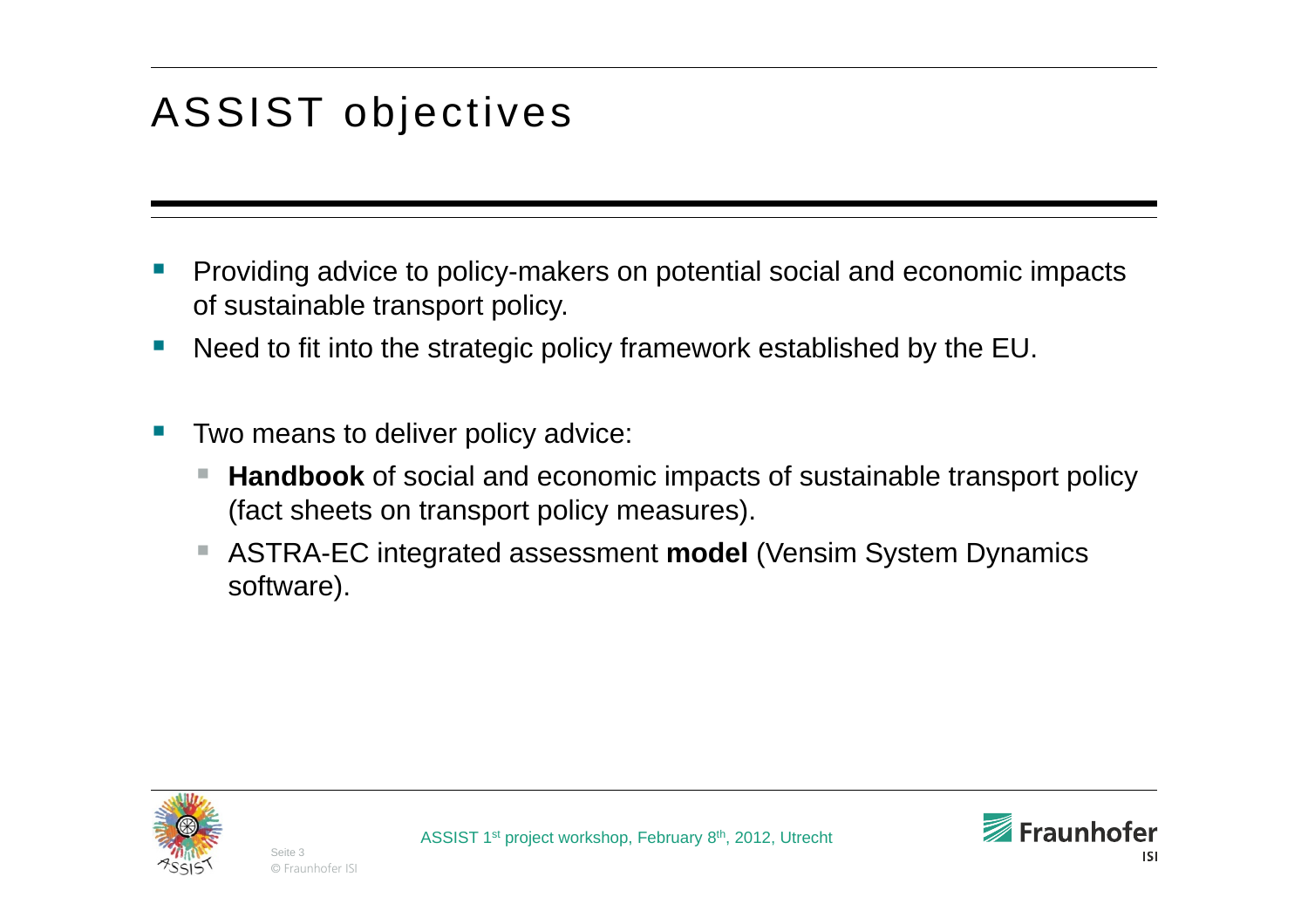# ASSIST main activities

- **Service Service Desk research** on social and economic impacts of transport policy:
	- Policy studies and grey literature
	- **The State** Scientific literature
	- => Fact Sheets for Transport Policy Measures (TPM)
- **Service Service Model design and development** of ASTRA-EC model
	- Starting point ASTRA model
	- Streamlining the model
	- $\mathcal{C}$ Developing user-friendly interface
- **Service Service Future challenges** and their policy implications
	- Literature and creative thinking
	- Policy radar



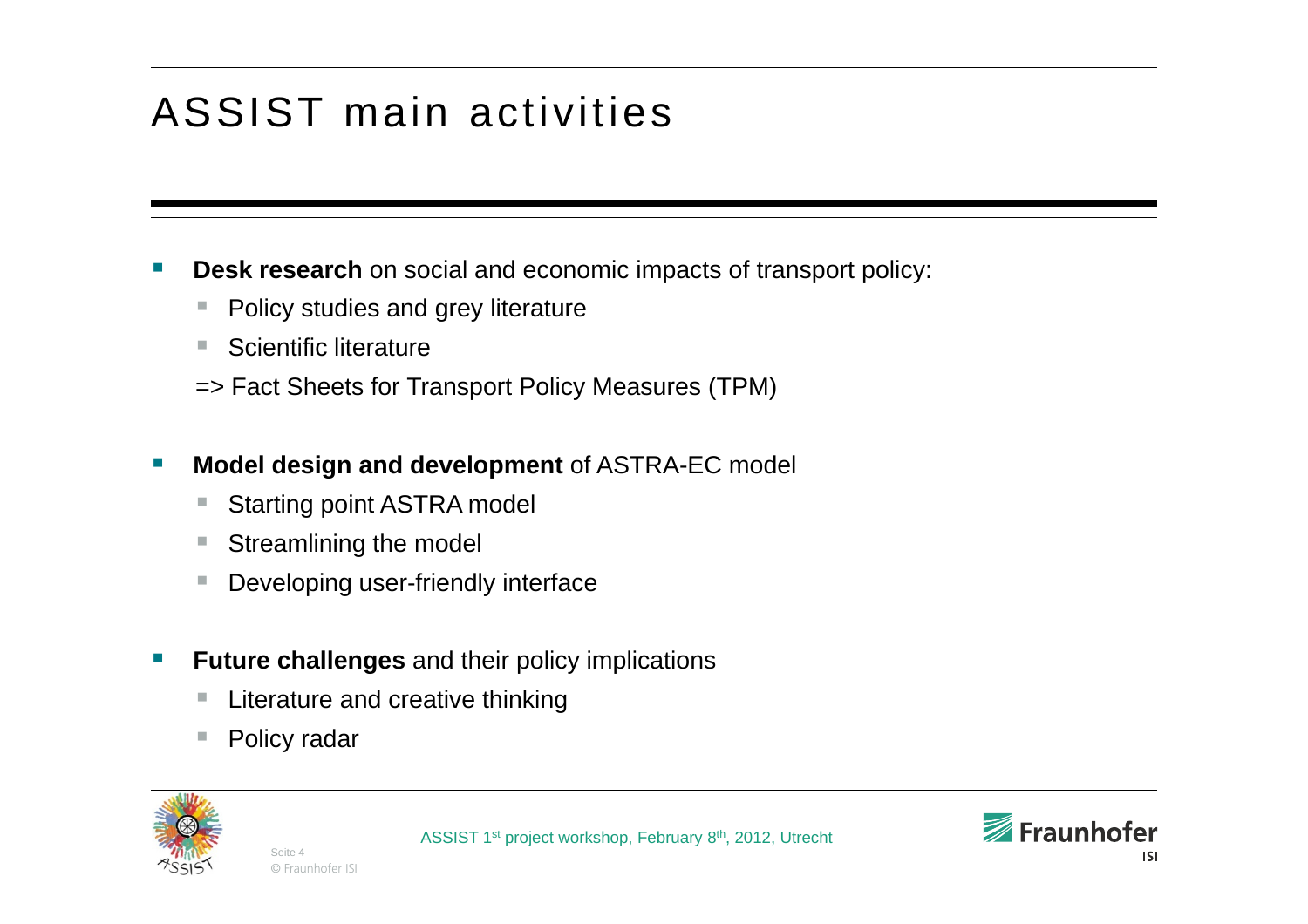# ASSIST framework

- p. ASSIST follows broad understanding of Transport Policy Measures (TPM)
- Guidance for impact assessment of social and economic impacts by:
	- EC Impact Assessment Guidelines (SEC(2009)92)
		- 11 guiding economic questions (e.g. competitiveness, cost to SMEs)
		- 11 guiding social questions (e.g. labour markets, inclusion, gender eq.)
	- Guidance for assessing social impacts (EC DG Employment)
- p. Policy framework, in particular White Paper Impact Assessment
	- 131 measures of White Paper
	- 7 Policy categories (e.g. pricing, taxation, research and innovation, etc.)
	- $\Rightarrow$  TPMs in ASSIST

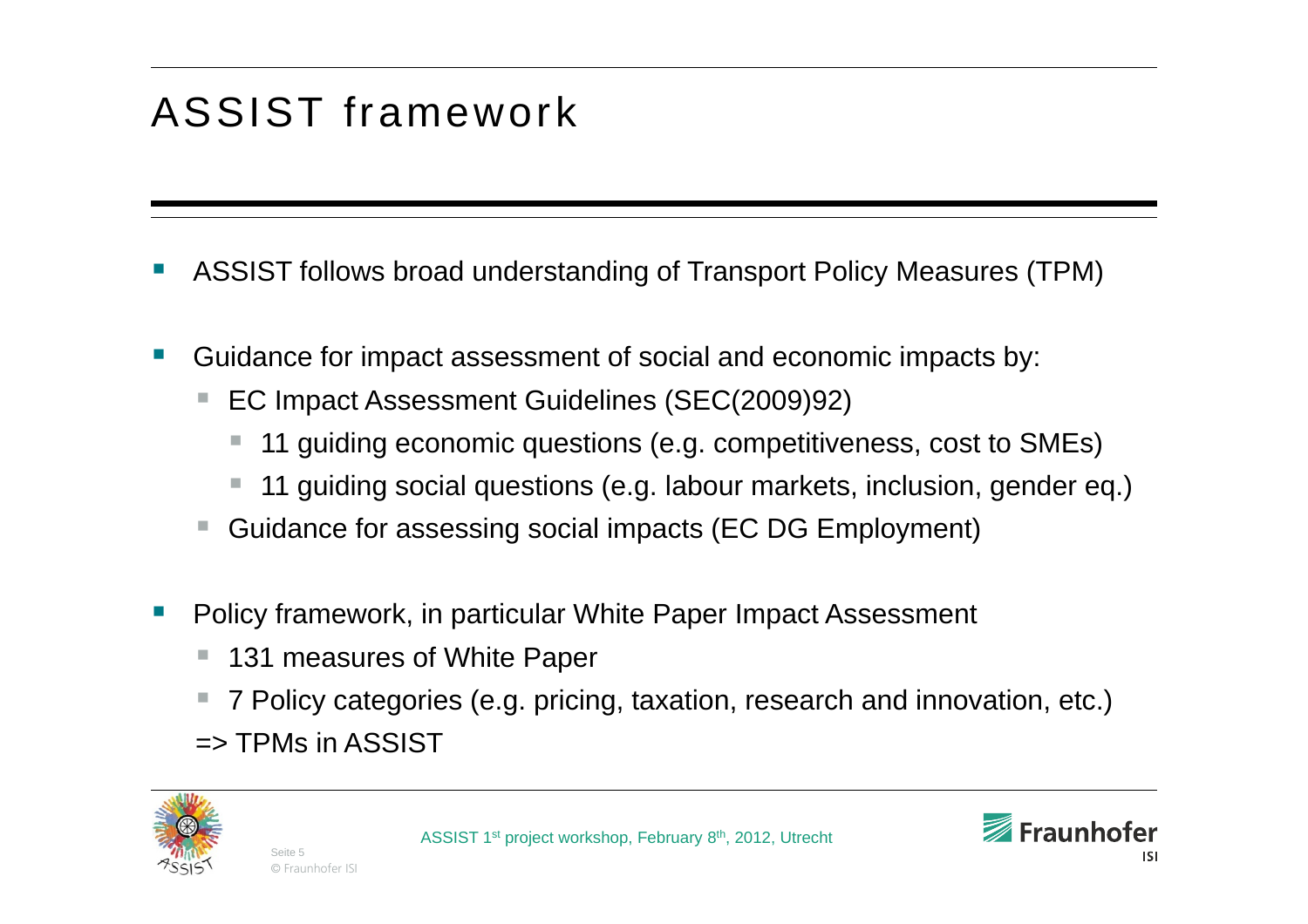# ASSIST administrative set-up



- **Service Service** Funded by EC  $7<sup>th</sup>$  FP – DG MOVE
- $\mathcal{L}_{\mathcal{A}}$ Duration 24 months (start 1.4.2011)
- Ξ Six partners from CH, DE, FR, HU, IT, NL
- Coordination by Fraunhofer-ISI
- Ξ Website: www.assist-project.eu





progtrans









© Fraunhofer ISI Seite 6

ASSIST 1st project workshop, February 8th, 2012, Utrecht

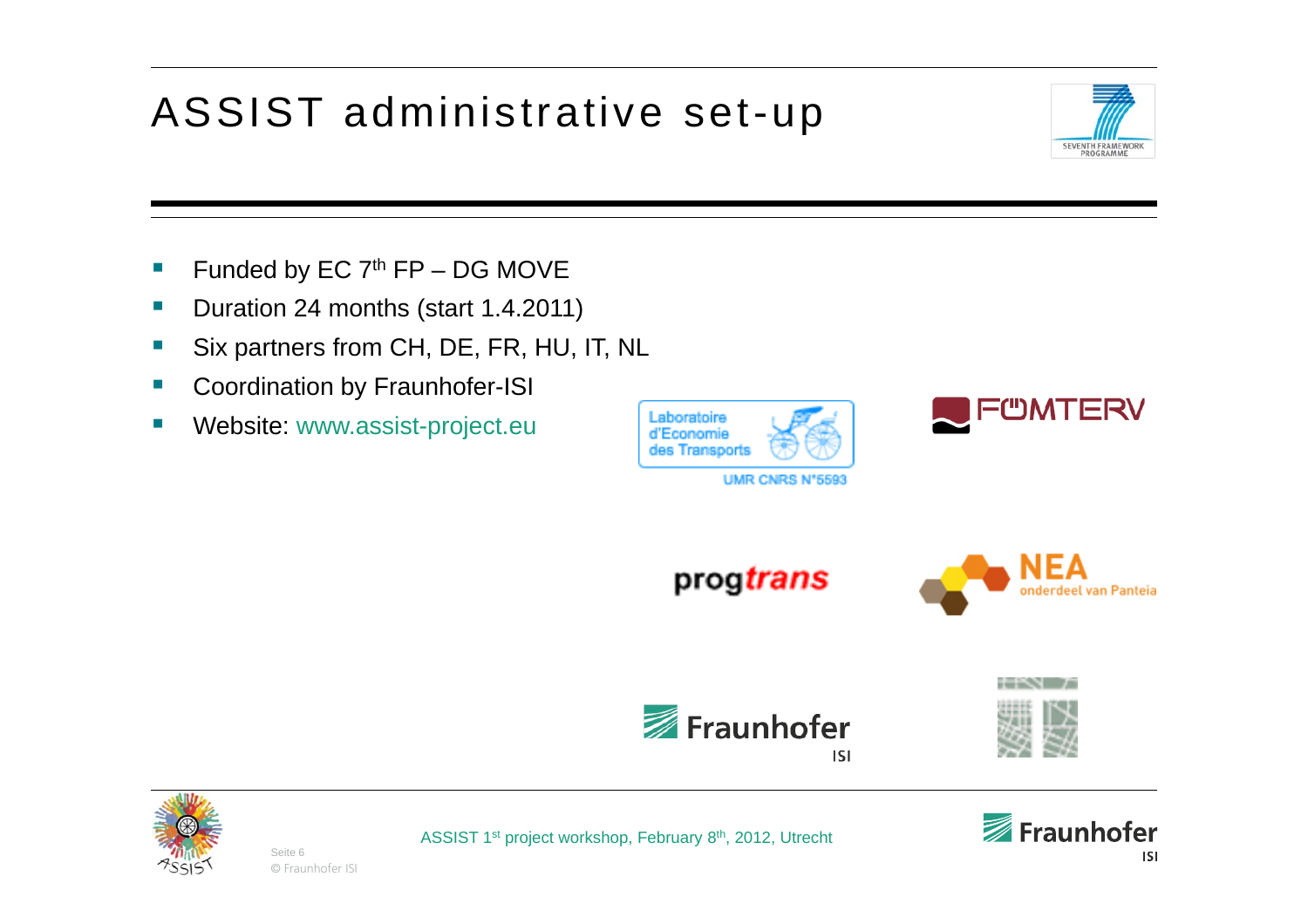# ASSIST stakeholder involvement

- p. **Scientific focus**: workshop on assessing social and economic impacts of sustainable transport policy (Utrecht, 02/2012).
- p. **Policy and foresight focus**: workshop on impacts of future challenges affecting the impacts of current/future transport policy (Brussels, 05/2012 or 06/2012).
- **User focus**: validation and training course for potential users of ASTRA-EC model at the European Commission.
- p. **Final Conference**: dissemination of project findings.